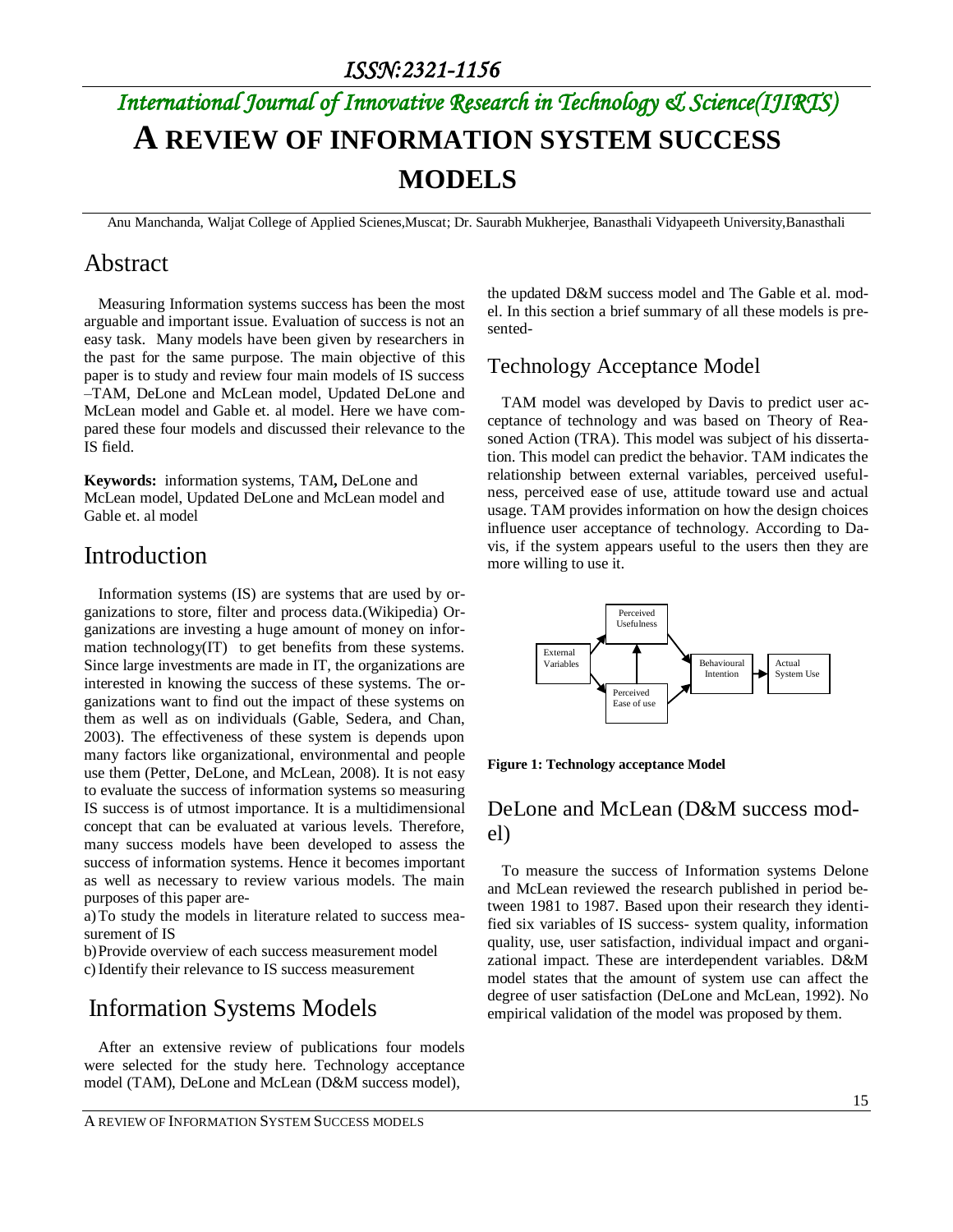### *ISSN:2321-1156*

# *International Journal of Innovative Research in Technology & Science(IJIRTS)*



**Figure 2: DeLone and McLean IS success Model (1992)**

#### Updated DeLone and McLean (D&M success model)

After the publication of D & M model, Seddon studied this model and modified the variable use to Usefulness, Seddon also argued that this model is confusing because of the combination of process and variance in the same model. Researchers also suggested to include Service Quality construct also. Individual impact and organizational impact were replaced by Net Benefits.



**Figure 3: Updated DeLone and McLean IS success Model (2003)**

#### Gable et al (IS impact) Model

Gable et al (2008) gave a model to measure IS success or impact. According to Gable et al. (2008) the IS-impact of an Information System (IS) is "a measure at a point in time, of the stream of net benefits from the IS, to date and anticipated, as perceived by all key-user groups". This model is based on D&M model and it overcomes many issues related to past researches.



**Figure 4: The IS-Impact Measurement. From Gable et al., (2008)**

#### Overview of IS success models

**Table 1: Overview of IS success models**

|                            | <b>TAM</b>                                                                                       | D&M                                                                                                                                       | Up-<br>dated D<br>&M                                                       | Gable<br>et<br>al                                                    |
|----------------------------|--------------------------------------------------------------------------------------------------|-------------------------------------------------------------------------------------------------------------------------------------------|----------------------------------------------------------------------------|----------------------------------------------------------------------|
| <b>Adapt</b><br>ed<br>from | Theory<br>of Rea-<br>soned<br>Action<br>the<br>and<br>Theory<br>of<br>Planned<br><b>Behavior</b> | Commu-<br>nication<br>research<br>of Shan-<br>and<br>non<br>Weaver<br>and<br>The<br>$in-$<br>formation<br>influence<br>theory of<br>Mason | Exten-<br>sion of<br>D&M<br>model                                          | Based<br><sub>on</sub><br>M<br>D &<br>model                          |
| $Con-$<br>structs<br>used  | (i)<br>Per-<br>ceived<br>Useful-<br>ness                                                         | (i) System<br>Quality<br>$(ii)$ Infor-<br>mation<br>Quality                                                                               | $(i)$ Sys-<br>tem<br>Quality<br>(ii)<br>$In-$<br>forma-<br>tion<br>Quality | $(i)$ Infor-<br>mation<br>Quality<br>$(ii)$ Sys-<br>tem quali-<br>ty |

16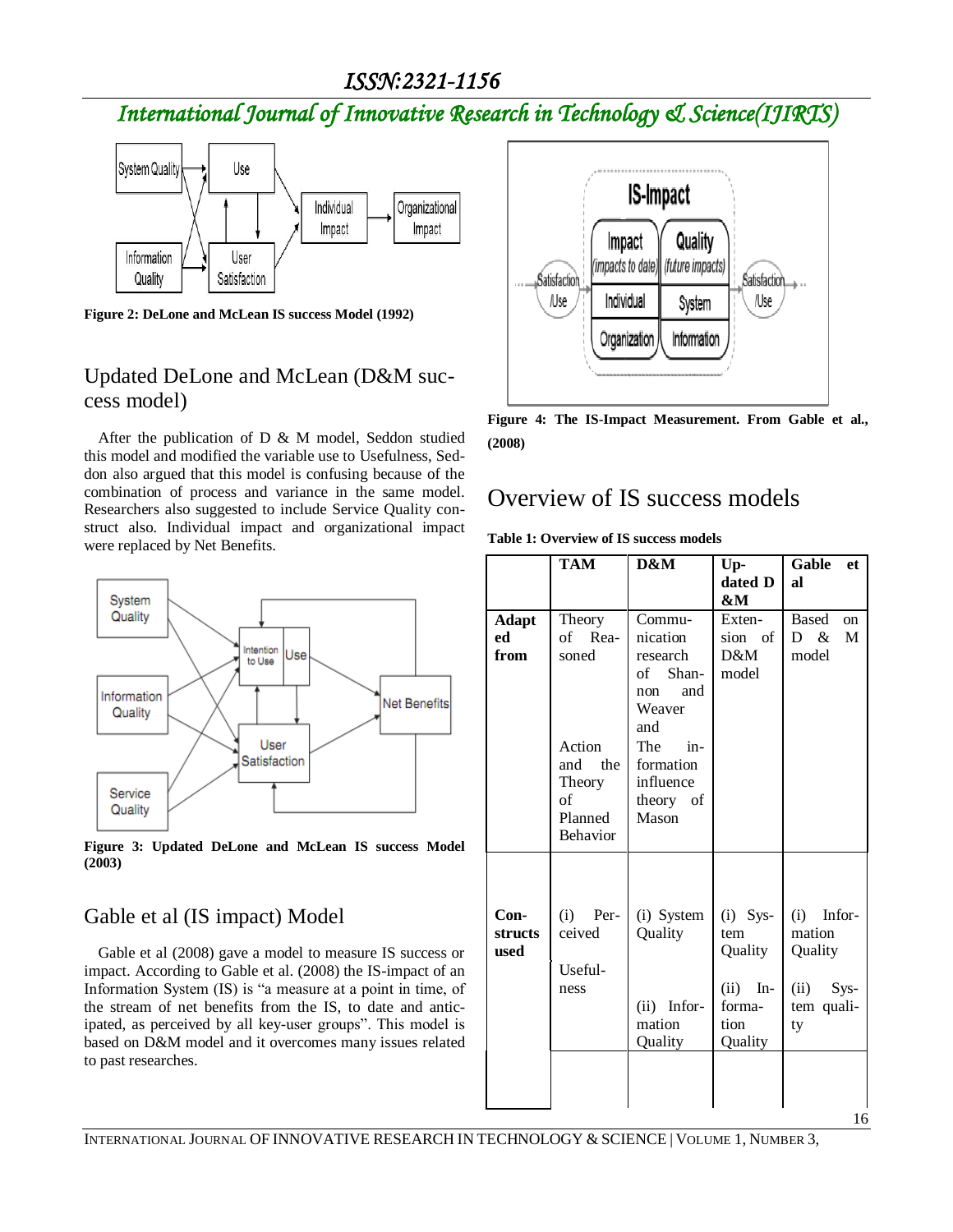# *International Journal of Innovative Research in Technology & Science(IJIRTS)*

|                                                           | (ii) Per-<br>ceived<br>of<br>ease<br>use<br>(iii)<br>Be-<br>havioral<br>intention<br>to use<br>(iv)Usag<br>e                                                                                                        | (iii) Use<br>(iv)<br>User<br>Satisfac-<br>tion<br>(v)<br>Indi-<br>vidual<br>Impact<br>(vi) Orga-<br>nizational<br>Impact | (iii)<br>Service<br>Quality<br>(iv)<br>Inten-<br>tion<br>to<br>Use/Use<br>$(v)$ User<br>Satis-<br>faction<br>(vi)Net<br><b>Benefits</b> | (iii) Indi-<br>vidual<br>Impact<br>(iv)<br>$Or-$<br>ganization<br>Impact                                     |
|-----------------------------------------------------------|---------------------------------------------------------------------------------------------------------------------------------------------------------------------------------------------------------------------|--------------------------------------------------------------------------------------------------------------------------|-----------------------------------------------------------------------------------------------------------------------------------------|--------------------------------------------------------------------------------------------------------------|
| Appli-<br>cabili-<br>ty of<br>the<br>model                | Informa-<br>tion<br>technol-<br>ogy<br>adoption                                                                                                                                                                     | <b>IS Success</b><br>measure-<br>ment                                                                                    | IS.<br>suc-<br>cess<br>measure<br>ment                                                                                                  | IS -<br>impact<br>measure-<br>ment                                                                           |
| Re-<br>lated<br>Re-<br>search<br>and<br>appli-<br>cations | (i) Taylor<br>and Todd<br>(1995)<br>proposed<br>the inte-<br>grated<br>model of<br>TAM<br>and TPB<br>(named<br>Com-<br>bined<br>TAM-<br>TPB)<br>(ii) Ven-<br>katesh<br>and Da-<br>vis<br>(2000)<br>proposed<br>TAM2 | Seddon<br>model                                                                                                          | Evalua-<br>tion<br>of<br>e-<br>learning<br>courses<br>Eva-<br>luate<br>success<br>of e-<br>com-<br>merce<br>systems                     | The<br>$Ex-$<br>tended<br>ERP Sys-<br>tems Suc-<br>cess Mea-<br>surement<br>Model of<br>(Ifine-<br>do, 2006) |

# Comparison of IS success models and their relevance to the field

Many models have been given by researchers in the past to measure and evaluate the success of Information systems. Each model has been studied and extended further. Each model has strengths and weakness associated with it. Here we are comparing the models and discussing their relevance to the field

The TAM model, developed by Davis (1989) is used to measure the acceptance, adoption and use of information technology. It is very popular and two constructs are used in TAM, perceived ease of use and perceived usefulness. Perceived usefulness is the degree to which an individual believes that using a particular information system or information technology would enhance his or her job. Perceived ease of use is the degree to which a person believes that using a particular information technology would be free of effort. TAM model has gained wide popularity among the researchers and is one of the most influential model. This is different from other models as it does not measure success but it is used to study and predict the user's intention to use Information technology.

DeLone and McLean model is widely accepted and most popular model of IS success measurement. It is process/casual model. It was criticized by researchers for including construct "Use". It was studied further and was extended ten years later. Many studies were carried out using this model. In their updated model they included "Service Quality" and "Use" was replaced by "Intention to use/use'. 'Individual Impact and Organizational impact' were substituted by "Net benefits". Later Gable et al. introduced IS-impact model which is also based on D & M model. In this model they tried to resolve concerns of past IS success models. This model differs from other models in various ways. First, it is a measurement model and not a casual/process model like D&M model. Second, it does not have 'Use' construct. Third, overall success measure is satisfaction. Fourth, new measures were added to it reflect the IS context and organizational success. This model can be used to measure the complete view of the system and success using all the four dimensions.

# Conclusion

The main objective of this paper is to review different IS success models. From the study of the literature, it is revealed that each model cannot be used in all practical situations. The scope of each model is limited so these can be used in different contexts. Here we have tried to give a